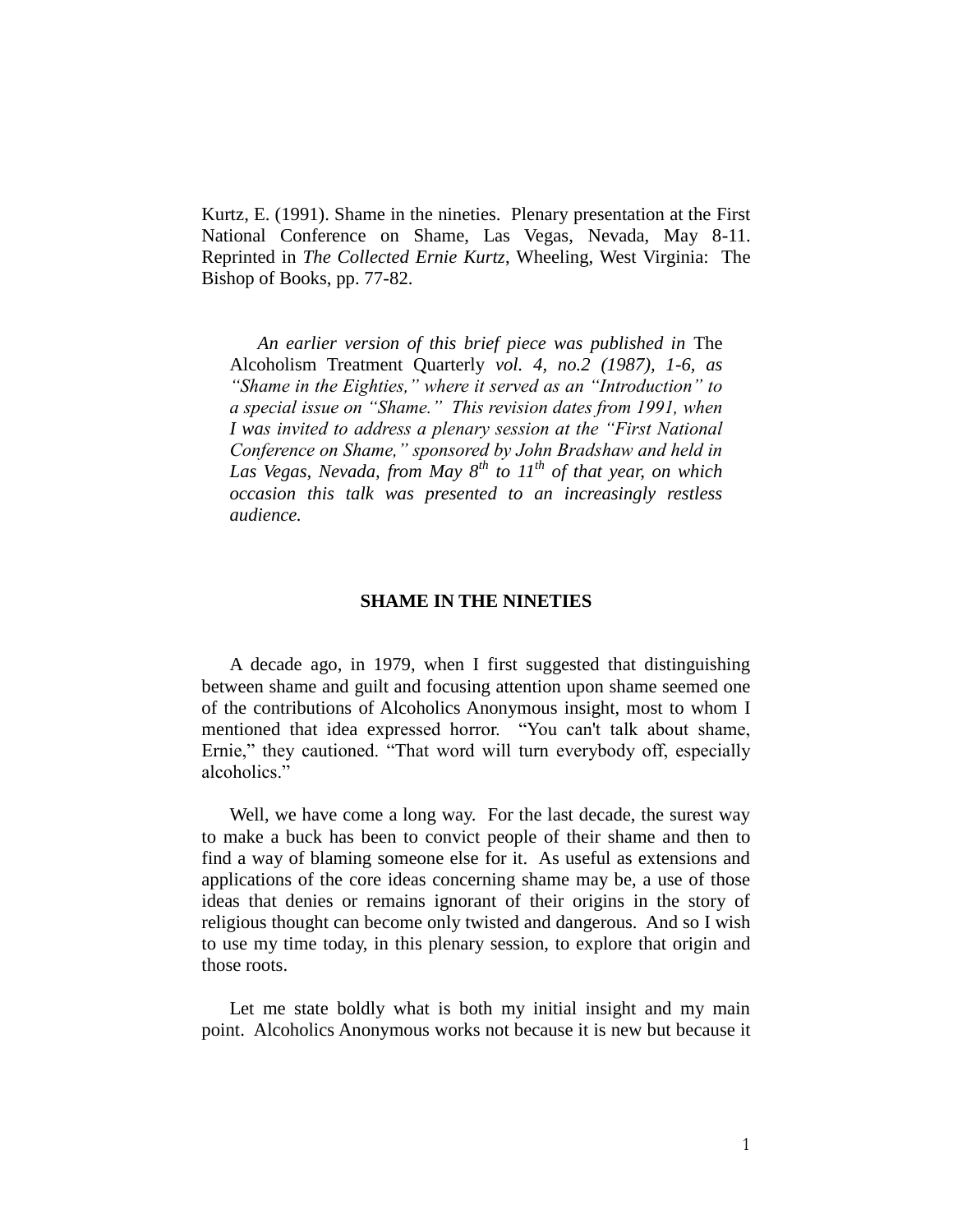makes available an ancient wisdom. For other peoples, in earlier times, that healing wisdom was made available by other vehicles. The religion of the churches, immersion in classic literature, a sense of belonging to a community that was greater than and had claims on the individual: each of these experiences, in general no longer available to most of us, afforded a healing that facilitated living with the imperfection of the human condition.

## **1. The Personal and the Professional**

In an era when those involved in the healing of chronic disabilities recognize that technical competence in the modalities of therapy must be complemented by sensitivity to the specifically human dimension of hurt, distinguishing between shame and guilt and attending to shame's specific pain both serve that recognition and enhance healing abilities. For if there be one over-riding albeit implicit theme in all the literature on shame, it is that one's personal experience of one's self cannot be separated from one's professional approach to the phenomenon of shame in the experience of others.

Guilt concerns doing, and what we do professionally and personally can be held separate. But shame has to do with *being*, and what we **are** personally and professionally necessarily touch. Here as rarely elsewhere in professional endeavor, only one who has experienced shame is capable of touching and healing shame. It seems, indeed, that only by understanding shame in one's own life does one become able accurately to identify its impact in another's. How to reconcile this awareness with the valid requirements of professionalism remains an ongoing challenge.

#### **2. Sense of Failure, Lack, Flaw**

The core of shame consists in the experience of failure – the sense that one is somehow flawed, defective, lacking. Ultimately, shame is an experience of nothingness – the experiencing, however veiled, of one's own non-being. One becomes more fully human by and in the processing of that experience. But that process does not necessarily occur. Shame is so painful, our defect of being can feel so hollow, that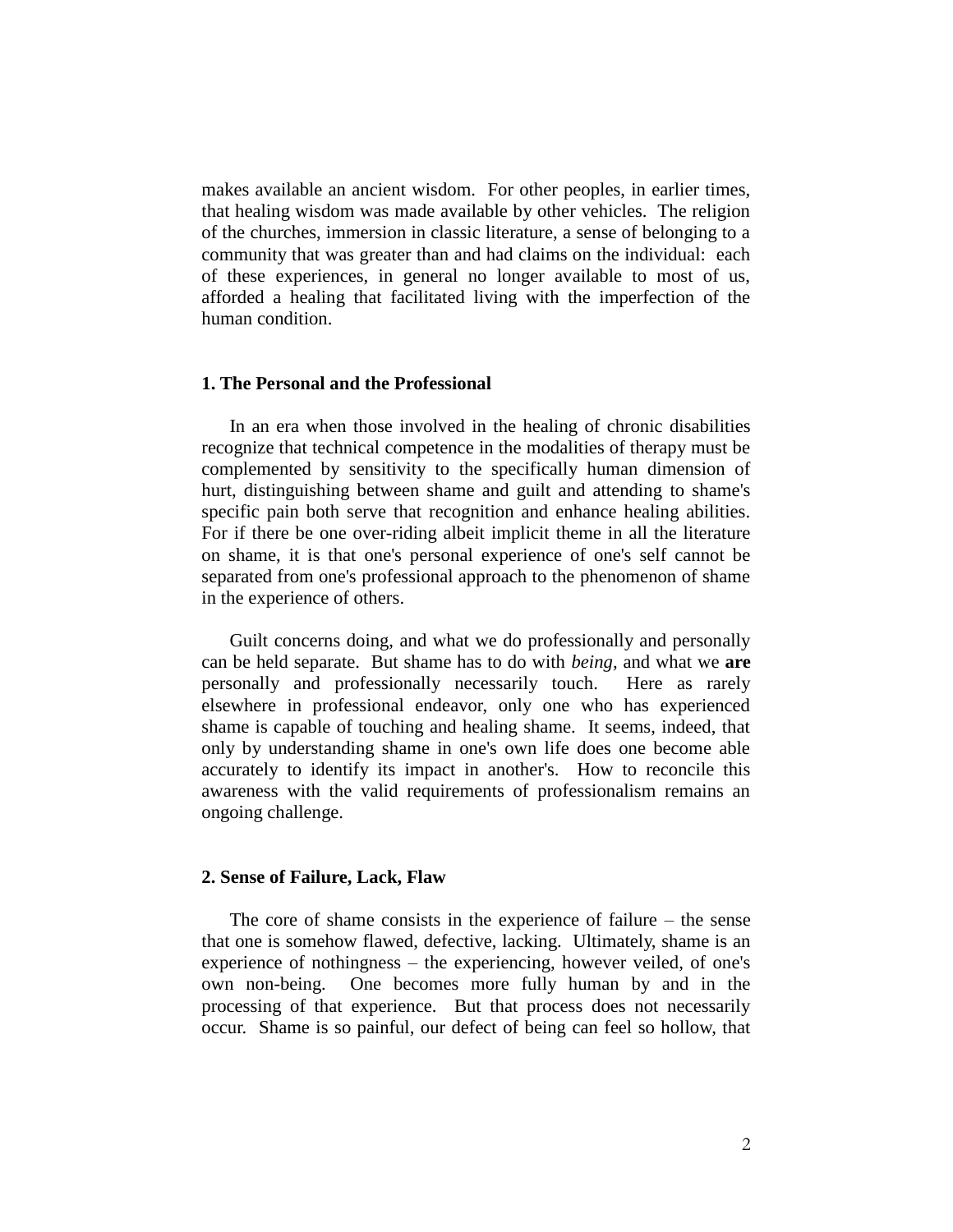one may become mired in its misery. There is no disablement more profound than the inability to be human – to *be* humanly – that afflicts a person locked in shame.

Because the demand for all-or-nothing signals the attempt to be other than human, the sufferer becomes locked in shame not by the acknowledgment of flaw but by its denial. An age addicted to "pride," a context in which only "number one" matters, sets up its participants for disablement by shame.

#### **3. Denial – Self-deception**

For as commentators so regularly note, *denial* is the characteristic defense against shame.<sup>i</sup> Denial signifies not the dishonesty of lying but rather the self-deception that Sartre termed *mauvaise foi* – "the attempt to flee what one cannot flee, to flee what one is."<sup>ii</sup>

Individuals disabled by shame tell lies, but they are not liars. To be disabled by shame means to be unable to be honest *with oneself*. Shame blinds to shame itself – one reason why the terms and the concept, shame's naming and its experiencing, tend to fall apart, to be sundered by the very namelessness that springs from shame as an experience of nothingness. It is the abandonment of "simple truths" that entails the need for "vital lies."<sup>iii</sup>

## **4.The Interpersonal: Needing Others and Mutuality**

Such an indescribable experience of nothingness, so well concealed even from self, of course cuts one off from others. The characteristic judgment associated with disablement by shame runs: "No one can possibly know how I feel, for no one has ever felt this way." Uniqueness sets off. The resulting isolation is rarely splendid, but it may prove terminal. Those mired in shame suffer terminal uniqueness.

Paradoxically, however, the sense of isolated separateness can lay the foundation for the bridge across which shame may be healed. For such uniqueness becomes too painful to bear, and that very pain can open the sufferer's eyes not only to the reality of the human need for others but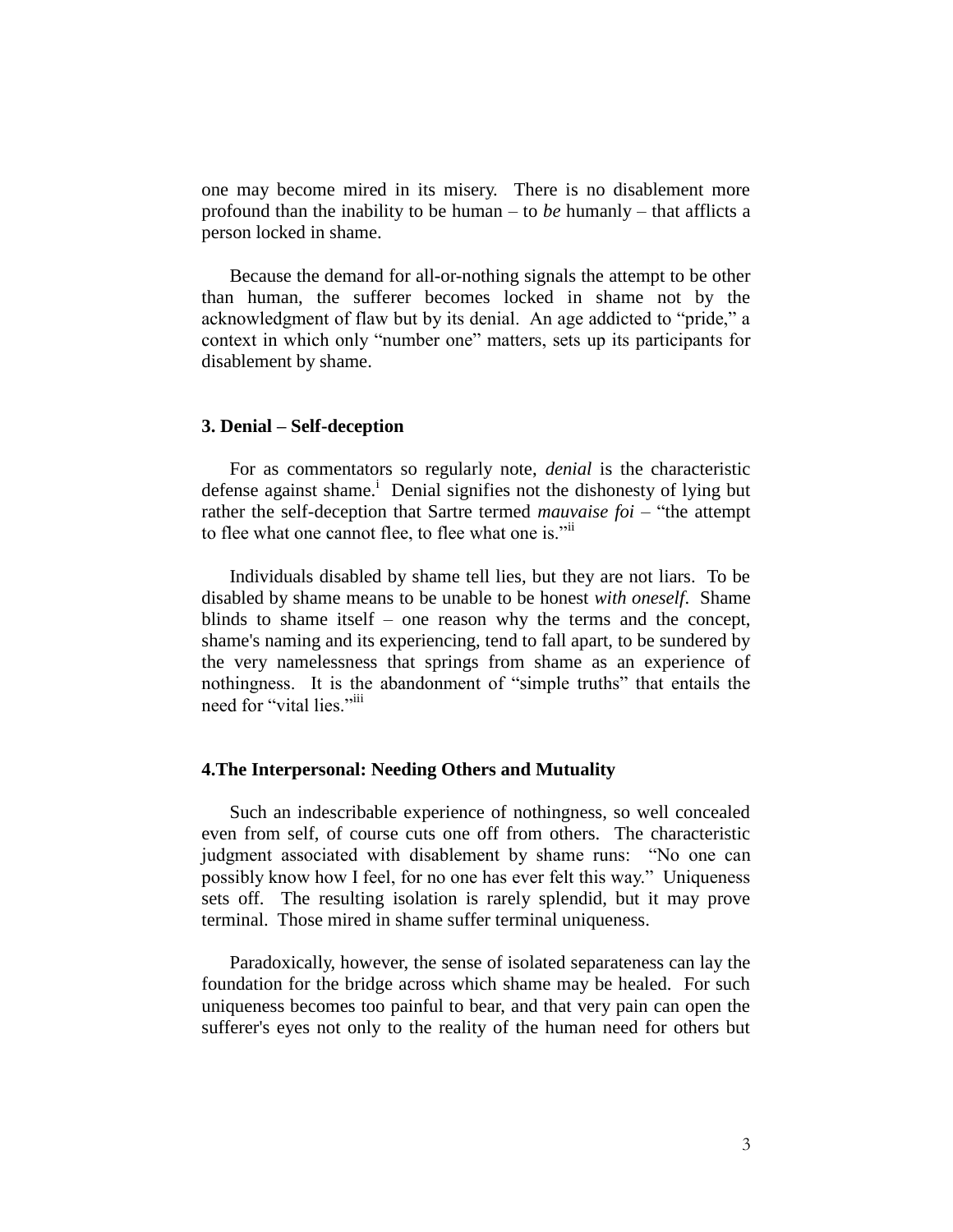also to its specification in the mode of mutuality. One reason why shame is good, one reason why "shameless" is an epithet, lies in that understanding. We attain full humanity only through those realities that we get only by giving, that we bestow only by being open to receive. The experience of shame thus teaches that and how human beings need each other in order to become whole.

## **5. Enough-ness**

Both shame and its healing connect with sufficiency – with the sense of *enough*. Appropriately, then, shame seems specified most sharply in all forms of addiction. Addiction signals the failure of enough-ness.

Although the refusal of "enough" hallmarks modern identity, a fascination with *boundaries* has emerged as characteristic of our postmodern age. Parallel experience in the healing of shame seems to suggest that "only when however we are becomes good enough do we become free to be our very best."<sup>iv</sup> The deeper meanings of that truth apply to more than the experience of addiction, but it seems likely that those who work in the field of addiction treatment may be the first to discover them. And they may thus discover the responsibility of making what they learn available to others, to the larger culture.

# **6. Relationship to "The Spiritual" and Virtue – Light on Co-dependence**

For "being responsible" is not an evil concept, nor is needing others some kind of illness. Shame has to do with *being*, and therefore with those qualities the ancients termed *virtue*.<sup>V</sup> Although this is but one source of shame's claim to a profound relationship with "the spiritual," it affords the title that merits direct attention here. The rediscovery of shame serves to offset the recent intrusion into even therapeutic understandings of the narcissistic, me-first fixations of the larger contemporary cultural context.

Those who love or live with someone afflicted by a malady such as alcoholism suffer very real pain and shame, and those who awaken sensitivity to that specific shame merit praise. But blithe inattention to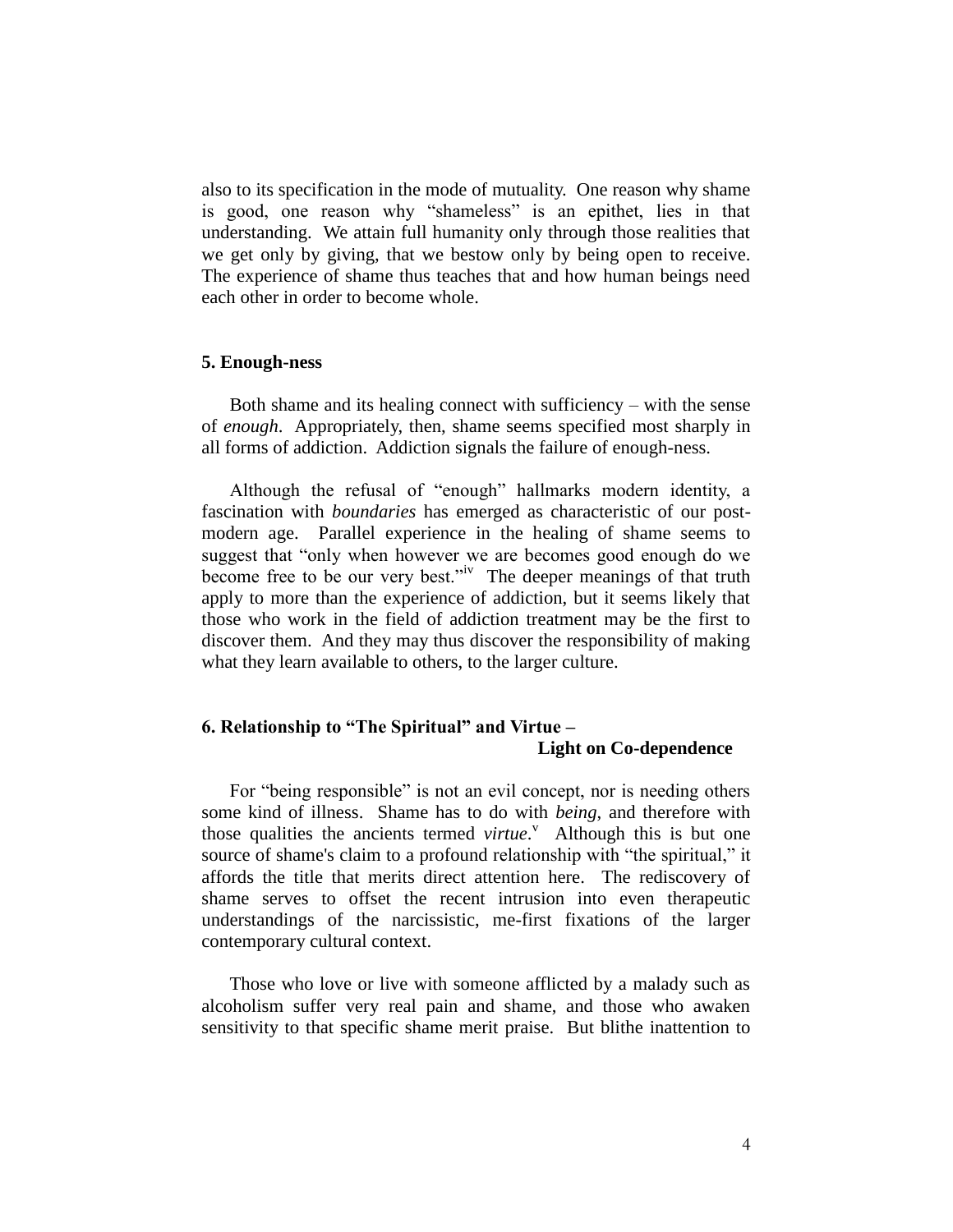the spirit of the age that has spawned the concept of "co-dependency," combined with an inadequate understanding of shame, have together issued in far too many treatments that serve mainly to view as "sick" such qualities as loyalty and commitment. If the first spiritual insight involves acceptance of one's own flawed reality, then the first spiritual response involves meeting another's defect not with the labeling blame that distances but with the compassionate pity that unites. $v_i$ 

Proper attention to shame may lead to a rediscovery of virtue. Meanwhile, sensitivity to the sources of disabling shame can free, if itself freed from the blinding trammels of the narcissistic vocabulary of this passing moment. "Feeling responsible" need not signify sickness. By reminding of both-and-ness and recalling to its acceptance, shame's pointing to *enough* may help restore to sanity, sobriety, and even sanctity.